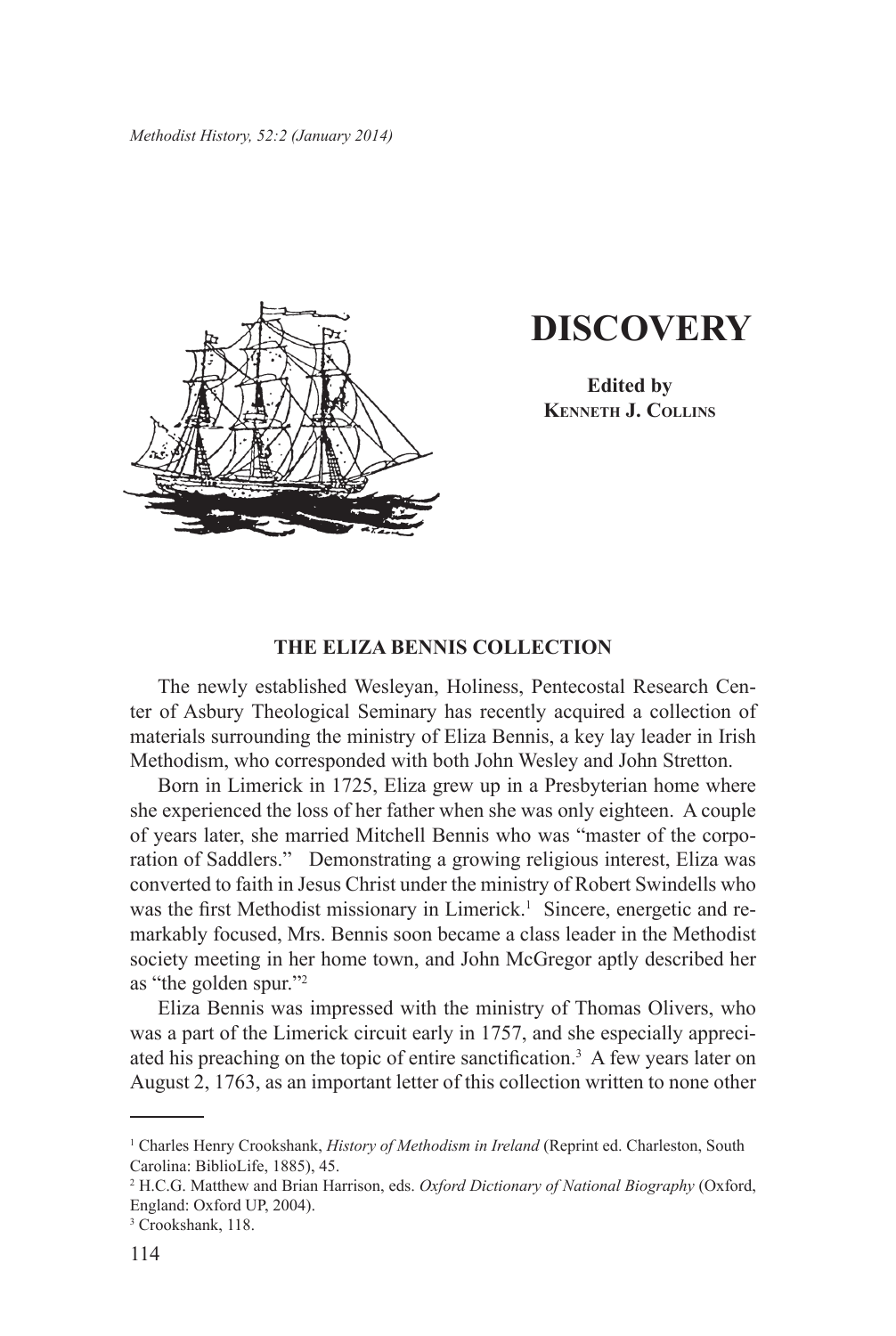than John Wesley demonstrates, Eliza Bennis testified to the graces of entire sanctification in her life which Crookshank argues had actually occurred two months earlier, on June 2. "Lord Jesus, Thou are the only object of my soul;" Bennis wrote, "Thou has taken possession of my heart, and there is no room for any beside Thyself."4 It was during this same year that Mrs. Bennis was instrumental in leading John Stretton to saving faith as she visited Waterford. Some of the letters of this present collection represent an exchange between Bennis and Stretton as she encouraged him along the path of Christian discipleship. Later on Stretton made his way to Newfoundland where he supported the missionary efforts of Laurence Coughlan at Harbour Grace.

Experiencing "unspecified trials," Eliza and Mitchell Bennis left Limerick in 1773 and headed for Waterford.<sup>5</sup> With the death of her husband in 1788, Mrs. Bennis immigrated to Philadelphia shortly thereafter where she died in 1802. Seven years later a collection of her letters, which included correspondence with John Wesley and several Methodist preachers, was published in that same city. A portion of that published correspondence is reflected in the current collection whose items that follow should prove to be of considerable interest to serious researchers:

1. Eighteenth-Century unpublished Methodist hymn.

2. October 9, 1770, Original 2pp. (Autographed Letter, Signed; henceforth ALS) from John Stretton to Elizabeth Bennis. Dated from Carbonear, Newfoundland. Over 90% of the content is intact.

3. December 18, 1779, 2pp. ALS from John Stretton to Elizabeth Bennis. 4. December 24, 1774, Extensive 1p. ALS by Eliza Bennis to John Wesley, Autographed by John Wesley.

5. December 29, 1773, Extensive 1p. ALS by Eliza Bennis to John Wesley. Parts of this letter were published but much was left unpublished in *Christian Correspondence. Being a Collection of Letters, written by the Late Rev. John Wesley and Several Methodist Preachers in Connection with Him to the Late Mrs. Eliza Bennis, with Her Answers* (1809).

6. March 27, 1773, 1p. autograph letter by Eliza Bennis to Jonathan Hern, published in *Christian Correspondence*. This is a letter to one of the earliest preachers of Methodism in Ireland from Eliza.

7. From Mrs. Eliza Bennis . . . To the Rev. John Wesley, August 2, 1763, Limerick. This is an extensive 2pp. autograph letter by Eliza Bennis to Wesley. This is the best articulation of her experience of entire sanctification in the collection.

8. Original 1778 ALS from John Stretton to Eliza Bennis, published in *Christian Correspondence*.

9. Original 1799 ALS from a prominent American Methodist, Zachary Myles, to Thomas Bennis. This is a letter by an early correspondent of Francis Asbury and influential early American Methodist who published

<sup>4</sup> Crookshank, 168.

<sup>5</sup> *Oxford Dictionary of National Biography*.